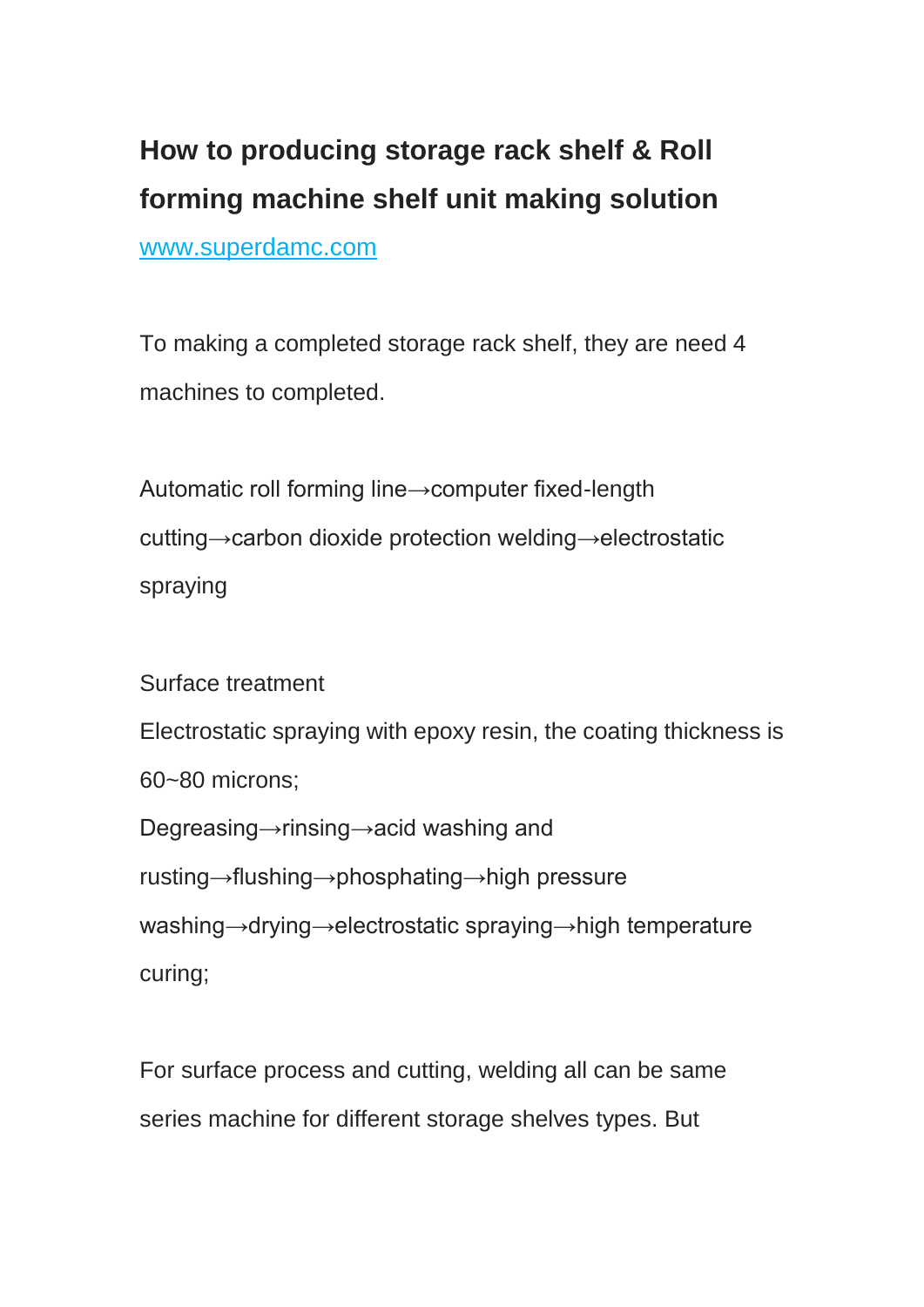different rack need different roll forming machine.

Heavy duty rack shelf upright roll forming machine



Heave duty storage shelf panel forming machine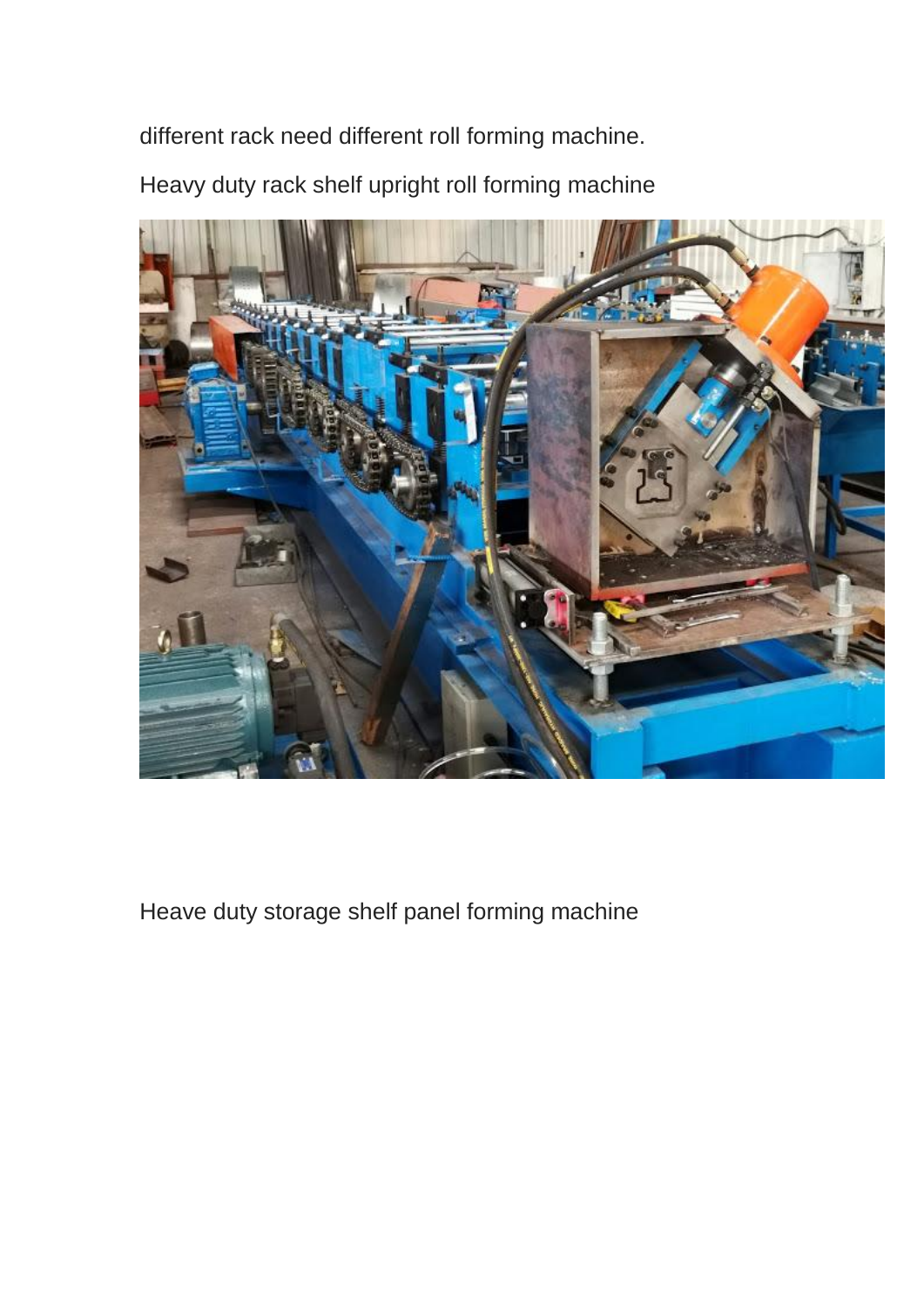

Shelves are divided into traditional shelves and new shelves according to the development history of the shelves. Traditional shelves include, shelf, layer format shelf, drawer shelf, cabinet shelf, U-shaped frame, cantilever frame, grid frame, saddle frame, gas cylinder steel tube frame, tire special shelf and so on.

layer format shelf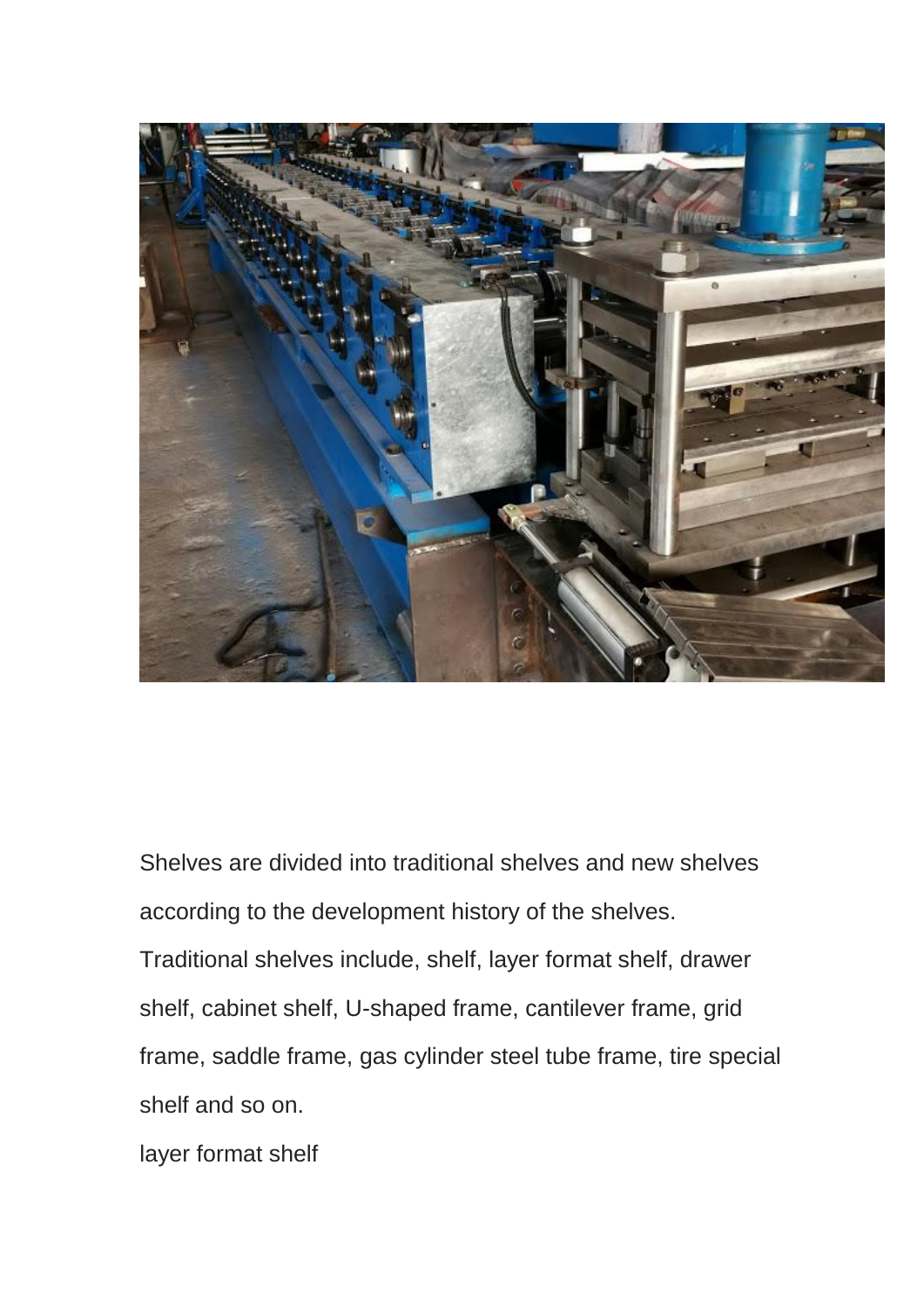

The new shelves include rotating shelves, mobile shelves, shuttle shelves, bulk shelves, adjustable shelves, pallet shelves, incoming shelves, high-rise shelves, loft-style shelves, gravity shelves, screen-mounted shelves, and so on. bulk shelves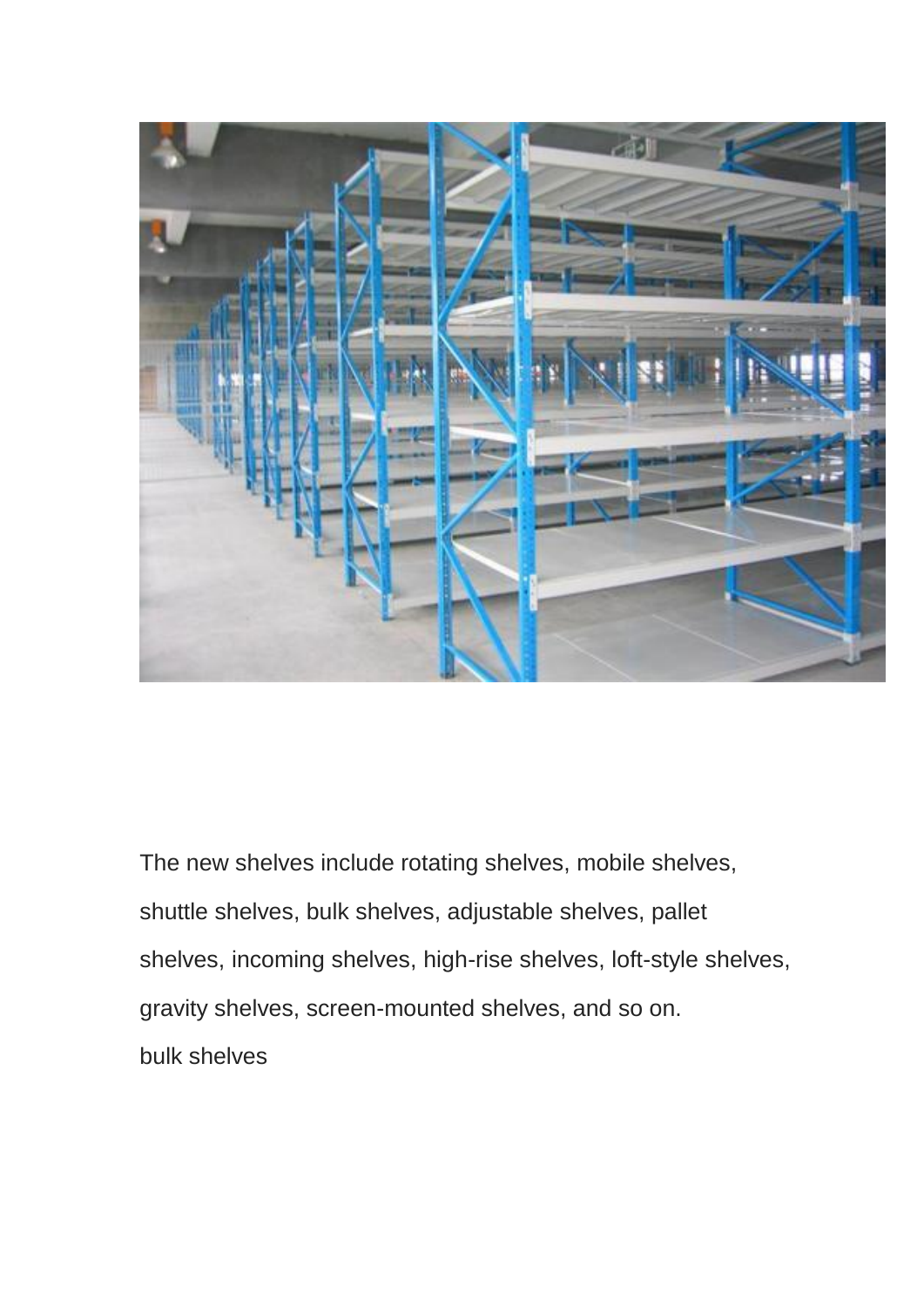

Among them, storage shelves are divided into light storage shelves, medium storage shelves, heavy storage shelves, attic shelves and so on.

For different rack shelf unit profile & beam & panel & uprign using different roll forming machine.

Light **[rack shelf roll forming machine](https://www.superdamc.com/Rack-roll-forming-machine/)** is very cheaper, and